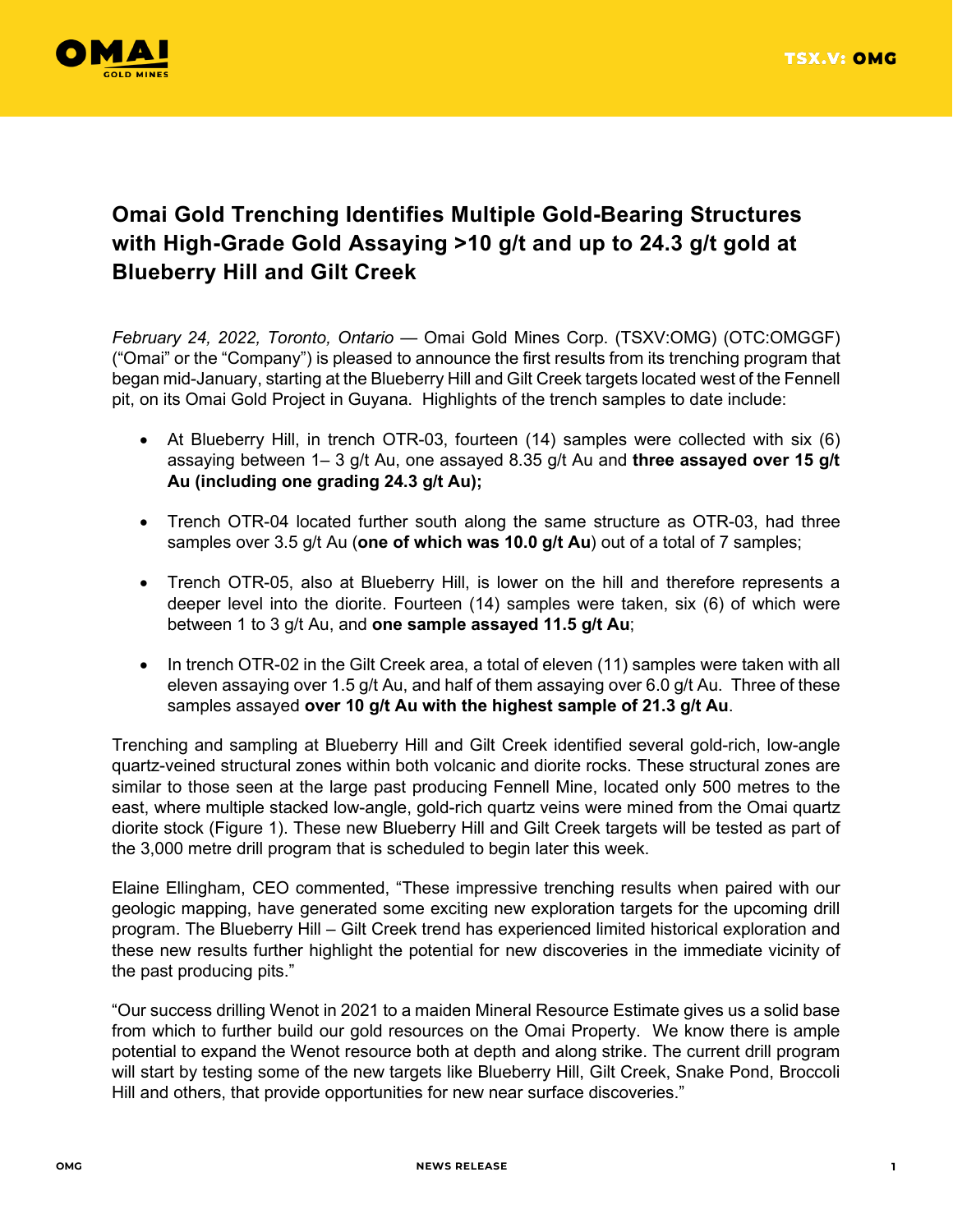### Trenching Program:

Blueberry Hill, Gilt Creek and Snake Pond were identified among the priority exploration targets during the 2021 compilation program. Blueberry Hill corresponds to a very prominent magnetic low signature from the airborne geophysics, similar but even more pronounced than that seen over the past producing Fennell Mine. The magnetic low over Fennell is attributed to the quartz diorite stock, or plug, which hosts the multiple low-angle gold-rich quartz vein systems.

The exploration team conducted field work at Blueberry Hill in late November and identified a few outcroppings of diorite intrusive, some with quartz stockworks near the base of the hill, which was very encouraging. Several gold occurrences are known from historical rock sampling around the base of the hill, including 3.15 g/t Au on the west, 4.15 g/t Au on the south and 7.16 g/t Au and 3.23 g/t Au on the east. Last year, a single hole 21ODD-019, drilled by the Company in this area intersected 7.5 m of 1.7 g/t Au and 3.0 m of 3.15 g/t Au (Figure 1). This was collared about 70m from a 1997 drill hole OM-0788 that intersected 9.0 m of 2.14 g/t Au and 3.0 m of 1.9 g/t Au.

A total of 10 trenches have been completed to date in 2022, ranging in length from 15 to over 100 metres for a total of approximately 510 metres, with several assay results still pending. Trenching is conducted using a CAT 320 Excavator. Typical of the Guiana shield and the Omai property, a laterite layer is variably present, and a deeper saprolite layer is typical, and these overburden layers can limit where trenching and sampling is successful. All samples from the trenches were done by marking panels, or areas approximately 0.7 metres by 0.7 metres, being good representative samples. As a result of the thick saprolite, the rock is very soft and relatively easy to sample, typically carving out samples to a depth of approximately 5 cm. Particular attention and recording of the orientations of structures and of the quartz veining is critical to better understanding the mineralization and to determine the optimal orientation for follow up drilling.

Trenches OTR-03, OTR-04 and OTR-04A, OTR-04B and OTR-05 were completed on the western side of Blueberry Hill over the past several weeks (Figure 2).

Trench OTR-03 uncovered a near flat-lying contact between an andesitic volcanic unit above and a diorite below (Figure 3). Quartz veining within a number of structural zones is concentrated along and near this contact, with a dominance of flat to low-dipping orientations and a number of secondary vein sets. Early during this trenching, at a depth of about 2 metres, an old artisanal mine opening was encountered, driven into the side of the hill. This is an encouraging sign, evidence that a gold-bearing zone was being followed and mined (Figure 4). Trench OTR-04 exposed the extension of this same contact and structural zone further to the south.

Since the contact zone and the quartz veining are predominantly flat-lying or dipping at a low angle, it was not possible to expose or sample zones across significant widths. As a result, samples had to be collected predominantly along the strike of zones, which is not optimal for estimating the width of the zones. Combining the structure sampled across trenches OTR-03 and OTR-04, by 10 samples along a 20-metre strike, gives an average of 4.7 g/t Au across a 1.55 m width.

Trench OTR-04B further south along the same hill area, exposed mostly diorite. Of 22 samples taken, four assayed between 1 - 2 g/t Au and five were between 2 - 3.5 g/t Au. Trench OTR-04A, a short trench further up on the hill had only 3 samples taken with no significant gold values.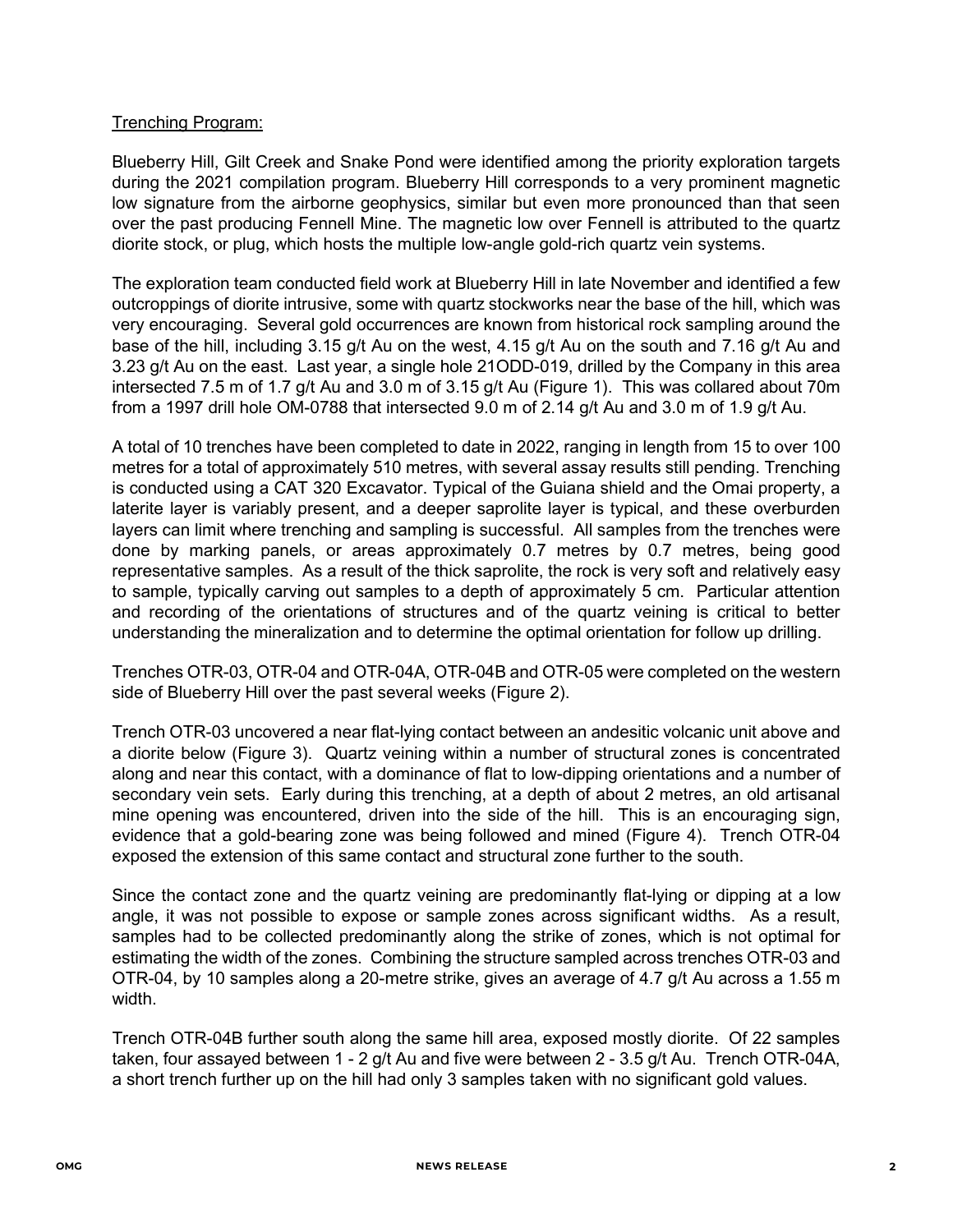Trench OTR-06 is a long trench that started near the top of Blueberry Hill extending about 100 metres southeast, down to the base of the hill, almost parallel to the trace of hole 21ODD-019 that intersected gold in two intervals. Most of the trench exposed only laterite with abundant ironoxide and was unable to reach bedrock. There were minor quartz veins identified near the bottom of the trench within quartz diorite, with no gold values in the two samples taken.

## Gilt Creek:

Trench OTR-02 was completed in the Gilt Creek area, located 200 metres northeast of Blueberry Hill (Figure 1). Historical rock samples from the area assayed 21.8, 1.55, 1.33 and 1.05 g/t Au. Hole OM-232 drilled in 1993, approximately 225 m to the east intersected **72 metres grading 0.94 g/t Au** near the top of the hole. Hole 21ODD-018, located only 100 m east of the trench, intersected several minor gold intervals as well.

In OTR-02, a total of eleven (11) samples were taken with three samples assaying over 10 g/t Au. More significantly, all eleven assayed over 1.5 g/t Au, with over half of them assaying over 6.0 g/t Au. Again, since these are relatively flat-lying zones, the sampling is along strike due to limitations of vertical exposure within the trenches. OTR-02 exposed two subparallel mineralized structures localized in andesite and diorite. The lower of the two structures was sampled along 7 meters of strike returning gold values ranging from 1.8 to 21.3 g/t gold, and averaging 6.2 g/t gold over a width of 0.6 m. The upper structure was sampled along 4 m of strike, with four of the samples returning assays in the 2.6 to 12.6 g/t gold range and averaging 8.2 g/t Au over an average width of 0.6 m. Together the two quartz-veined, low angle structures are believed to be part of a larger anastomosing veinlet network which is cut by a later set of high-angle, mostly NW-striking veinlets.

#### Quality Control

Omai maintains an intern al QA/QC program to ensure sampling and analysis of all exploration work is conducted in accordance with best practices. Certified reference materials, blanks and duplicates are entered at regular intervals. Samples are sealed in plastic bags and shipped to the MSALABS Guyana Inc., a certified laboratory in Georgetown, Guyana, respecting the best chain of custody practices. At the laboratory, samples are dried, crushed up to 80% passing 2 mm, riffle split (250 g), and pulverized to 95% passing 105 μm, including cleaner sand. Thirty grams of pulverized material is then fire assayed by atomic absorption spectrophotometry (AA). Initial assays with results above 3.0 ppm gold are re-assayed using a gravimetric finish. Certified reference materials and blanks meet with QA/QC specifications.

#### Qualified Person

John Spurney is a Qualified Person (QP) under National Instrument 43-101 "Standards of Disclosure for Mineral Projects" and has approved the technical information contained in this news release. Mr. Spurney is not considered to be independent for the purposes of National Instrument 43-101.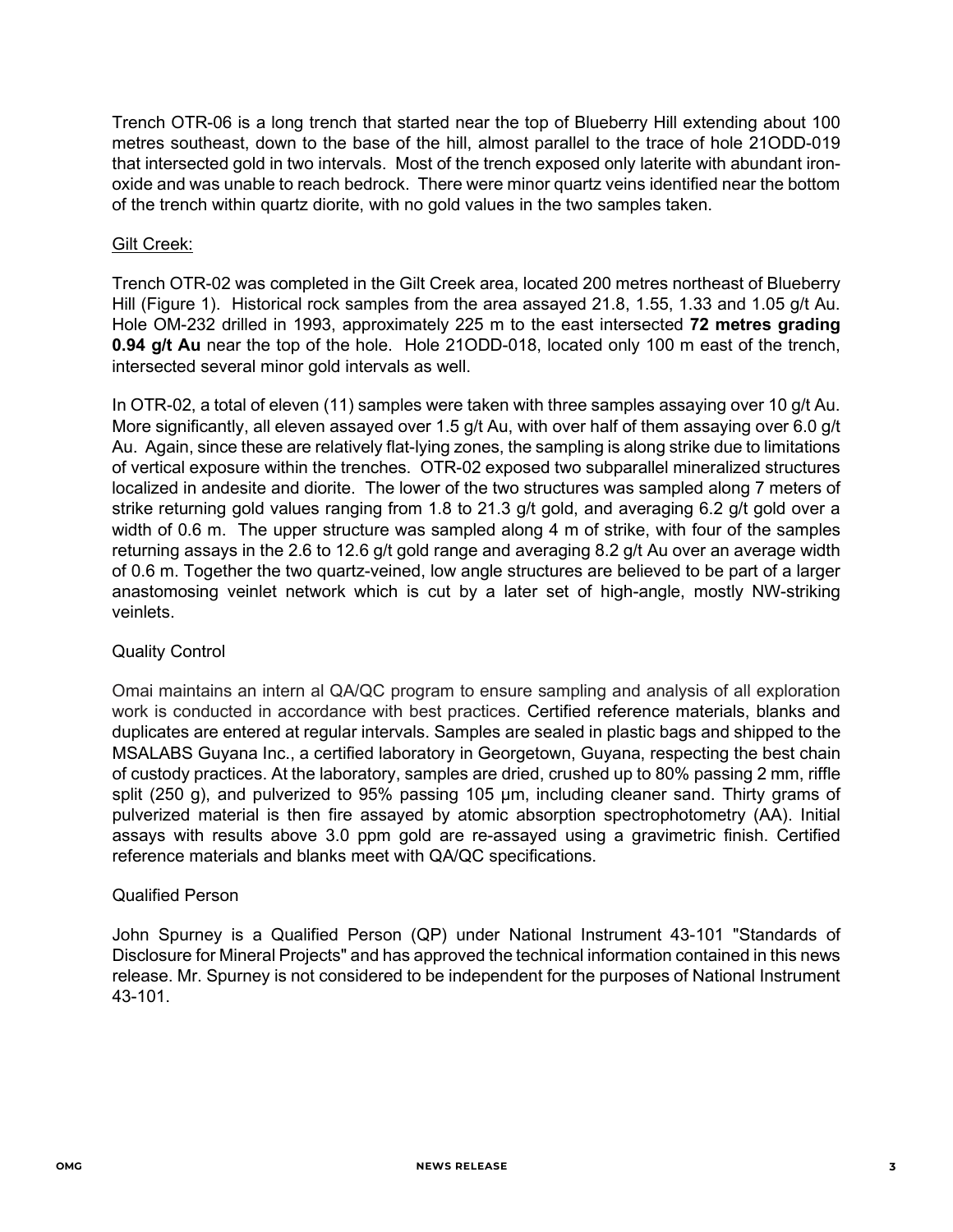#### ABOUT OMAI GOLD

Omai Gold Mines Corp., through its wholly owned subsidiary Avalon Gold Exploration Inc., holds a 100% interest in the Omai Prospecting License that includes the past producing Omai Gold Mine, and a 100% interest in the adjoining Eastern Flats Mining Permits. Once South America's largest producing gold mine, Omai produced over 3.7 million ounces of gold between 1993 and 2005. In 2022, the Company announced an initial Mineral Resource Estimate on the new Wenot gold deposit. The Company's short-term priorities are to build on the known Mineral Resources, while advancing exploration on key targets, providing a solid opportunity to create significant value for all stakeholders.

For further information, please see our website **[www.omaigoldmines.com](http://www.omaigoldmines.com/)** or contact:

Elaine Ellingham P.Geo. Greg Ferron President & CEO VP Business Development Phone: +1 416-473-5351 Ph: +1 416-270-5042

**[elaine@omaigoldmines.com](mailto:elaine@omaigoldmines.com) greg.ferron@omaigoldmines.com**

*Neither the TSX Venture Exchange nor its Regulation Services Provider (as that term is defined in the policies of the TSX Venture Exchange) accepts responsibility for the adequacy or accuracy of this release.*

Cautionary Note Regarding Forward-Looking Statements

*This news release includes certain "forward-looking statements" under applicable Canadian securities legislation. Forward-looking statements include, but are not limited to, statements with respect to the timing of completion of exploration, trenching and drill programs, and the potential for the Omai Gold Project to allow Omai to build significant gold Mineral Resources at attractive grades, and forward-looking statements are necessarily based upon a number of estimates and assumptions that, while considered reasonable, are subject to known and unknown risks, uncertainties and other factors which may cause the actual results and future events to differ materially from those expressed or implied by such forward-looking statements. Such factors include, but are not limited to general business, economic, competitive, political and social uncertainties; delay or failure to receive regulatory approvals; the price of gold and copper; and the results of current exploration. Further, the Mineral Resource data set out in the Omai Gold news release are estimates, and no assurance can be given that the anticipated tonnages and grades will be achieved or that the indicated level of recovery will be realized. There can be no assurance that forward-looking statements will prove to be accurate, as actual results and future events could differ materially from those anticipated in such statements. Accordingly, readers should not place undue reliance on forward-looking statements. The Company disclaims any intention or obligation to update or revise any forward-looking statements, whether as a result of new information, future events or otherwise, except as required by law.*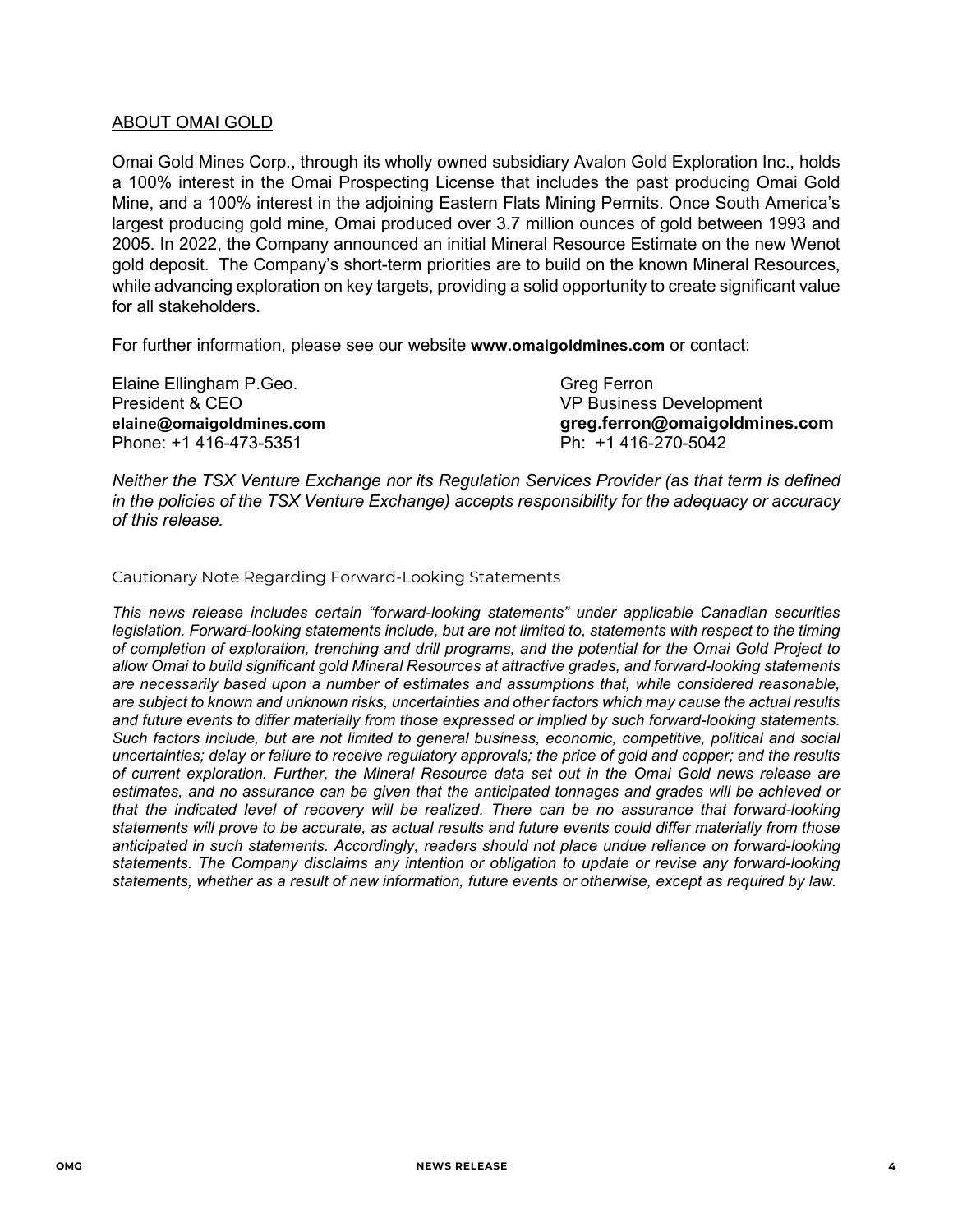